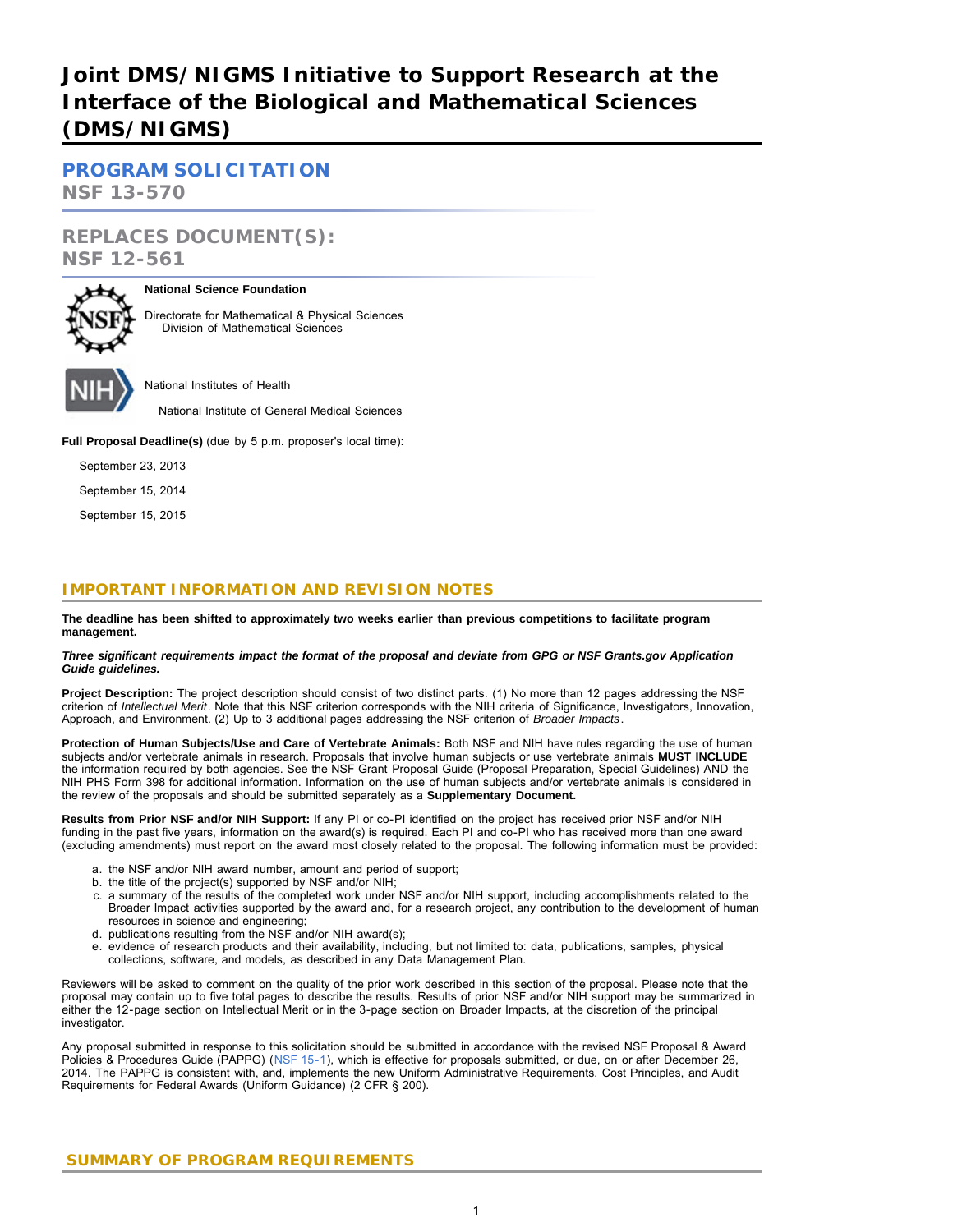#### **Program Title:**

Joint DMS/NIGMS Initiative to Support Research at the Interface of the Biological and Mathematical Sciences (DMS/NIGMS)

#### **Synopsis of Program:**

The Division of Mathematical Sciences in the Directorate for Mathematical and Physical Sciences at the National Science Foundation and the National Institute of General Medical Sciences at the National Institutes of Health plan to support research in mathematics and statistics on questions in the biological and biomedical sciences. Both agencies recognize the need and urgency for promoting research at the interface between the mathematical sciences and the life sciences. This competition is designed to encourage new collaborations, as well as to support existing ones.

#### **Cognizant Program Officer(s):**

*Please note that the following information is current at the time of publishing. See program website for any updates to the points of contact.*

- Mary Ann Horn, Program Director, NSF/DMS, 1025, telephone: (703) 292-4879, email: [mhorn@nsf.gov](mailto:mhorn@nsf.gov)
- Nandini Kannan, Program Director, NSF/DMS, 1025, telephone: (703) 292-8104, email: [nakannan@nsf.gov](mailto:nakannan@nsf.gov)
- Rosemary Renaut, Program Director, NSF/DMS, 1025, telephone: (703) 292-2112, email: [rrenaut@nsf.gov](mailto:rrenaut@nsf.gov)
- Paul Brazhnik, Program Director, NIH/NIGMS, telephone: (301) 451-6446, email: [brazhnikp@nigms.nih.gov](mailto:brazhnikp@nigms.nih.gov)
- Janna Wehrle, Program Director, NIH/NIGMS, telephone: (301) 594-0828, email: [wehrlej@nigms.nih.gov](mailto:wehrlej@nigms.nih.gov)

### **Applicable Catalog of Federal Domestic Assistance (CFDA) Number(s):**

- 47.049 --- Mathematical and Physical Sciences
- 93.859 --- National Institute of General Medical Sciences

### **Award Information**

**Anticipated Type of Award:** Standard Grant or Continuing Grant

**Estimated Number of Awards:** 15 to 20 Awards from this competition may be made by either NSF or NIH at the option of the agencies, not the grantee.

**Anticipated Funding Amount:** \$5,000,000 per year for new applications (\$2,000,000 from NSF, \$3,000,000 from NIGMS), subject to availability of funds and receipt of proposals of adequate quality. Award sizes are expected to range from \$100,000 to \$400,000 (total costs) per year with durations of 3-5 years.

# **Eligibility Information**

#### **Who May Submit Proposals:**

None Specified

#### **Who May Serve as PI:**

There are no restrictions or limits.

#### **Limit on Number of Proposals per Organization:**

There are no restrictions or limits.

#### **Limit on Number of Proposals per PI or Co-PI:**

There are no restrictions or limits.

### **Proposal Preparation and Submission Instructions**

#### **A. Proposal Preparation Instructions**

- **Letters of Intent:** Not required
- **Preliminary Proposal Submission:** Not required
- **Full Proposals:**
	- Full Proposals submitted via FastLane: NSF Proposal and Award Policies and Procedures Guide, Part I: Grant Proposal Guide (GPG) Guidelines apply. The complete text of the GPG is available electronically on the NSF website at: [http://www.nsf.gov/publications/pub\\_summ.jsp?ods\\_key=gpg.](http://www.nsf.gov/publications/pub_summ.jsp?ods_key=gpg)
	- Full Proposals submitted via Grants.gov: NSF Grants.gov Application Guide: A Guide for the Preparation and Submission of NSF Applications via Grants.gov Guidelines apply (Note: The NSF Grants.gov Application Guide is available on the Grants.gov website and on the NSF website at: [http://www.nsf.gov/publications/pub\\_summ.jsp?](http://www.nsf.gov/publications/pub_summ.jsp?ods_key=grantsgovguide) [ods\\_key=grantsgovguide\)](http://www.nsf.gov/publications/pub_summ.jsp?ods_key=grantsgovguide)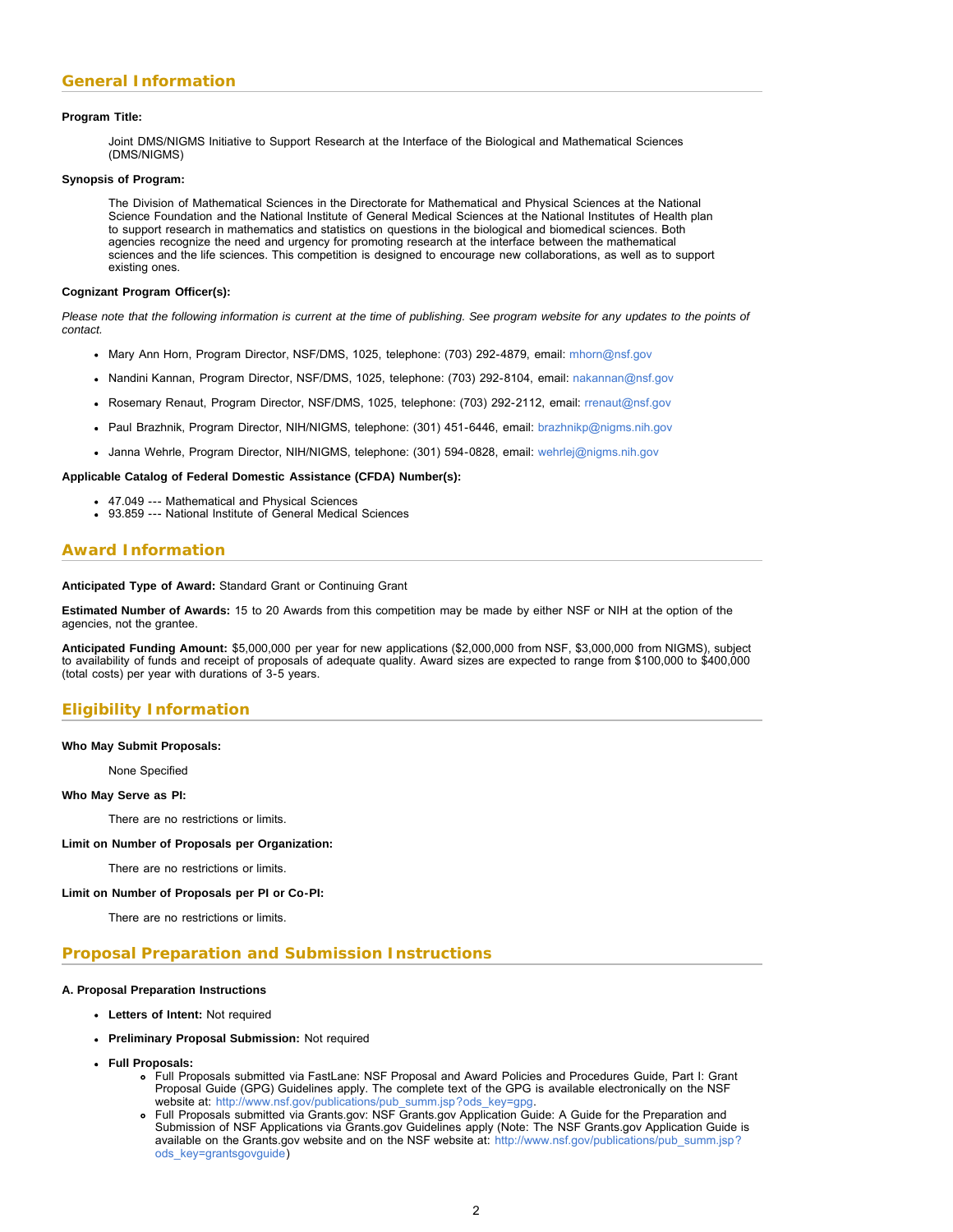#### **B. Budgetary Information**

- **Cost Sharing Requirements:** Inclusion of voluntary committed cost sharing is prohibited.
- **Indirect Cost (F&A) Limitations:** Not Applicable
- **Other Budgetary Limitations:** Not Applicable

#### **C. Due Dates**

**Full Proposal Deadline(s)** (due by 5 p.m. proposer's local time):

September 23, 2013

September 15, 2014

September 15, 2015

### **Proposal Review Information Criteria**

**Merit Review Criteria:** National Science Board approved criteria. Additional merit review considerations apply. Please see the full text of this solicitation for further information.

### **Award Administration Information**

**Award Conditions:** Additional award conditions apply. Please see the full text of this solicitation for further information.

<span id="page-2-0"></span>**Reporting Requirements:** Additional reporting requirements apply. Please see the full text of this solicitation for further information.

### **TABLE OF CONTENTS**

**[Summary of Program Requirements](#page-0-0)**

- I. **[Introduction](#page-2-1)**
- II. **[Program Description](#page-3-0)**
- III. **[Award Information](#page-3-1)**
- IV. **[Eligibility Information](#page-3-2)**
- V. **[Proposal Preparation and Submission Instructions](#page-3-3)**
	- A. [Proposal Preparation Instructions](#page-3-3)
	- B. [Budgetary Information](#page-4-0)
	- C. [Due Dates](#page-4-1)
	- D. [FastLane/Grants.gov Requirements](#page-4-2)

#### VI. **[NSF Proposal Processing and Review Procedures](#page-5-0)**

- A. [Merit Review Principles and Criteria](#page-5-1)
- **B.** [Review and Selection Process](#page-6-0)

### VII. **[Award Administration Information](#page-7-0)**

- A. [Notification of the Award](#page-7-1)
- B. [Award Conditions](#page-8-0)
- C. [Reporting Requirements](#page-8-1)

VIII. **[Agency Contacts](#page-8-2)**

IX. **[Other Information](#page-9-0)**

### <span id="page-2-1"></span>**I. INTRODUCTION**

The extraordinary growth of data-rich biology has created revolutionary opportunities for mathematically-driven advances in biological research. In this initiative, the National Institute of General Medical Sciences (NIGMS) and the National Science Foundation's Division of Mathematical Sciences (NSF/DMS) join together to promote research at the interface of the biological and mathematical sciences. The expertise of the DMS in the mathematical and statistical sciences, and of the complementary expertise of NIGMS in biological and biomedical research are expected to create new opportunities in quantitative biological research.

This competition is designed to support research in mathematics and statistics on questions in the biological and biomedical sciences. A direct relationship between a biological application and the mathematical and/or statistical work is expected. Research teams that include scientists from both the life sciences community and the mathematical and statistical sciences communities are encouraged. Both new and existing collaborations will be supported. Proposals from individual investigators will need to make the case that the individual has expertise in both fields.

Successful proposals will either involve the formulation of new mathematical, computational or statistical models and tools whose analysis poses significant mathematical challenges or identify innovative mathematics or statistics needed to solve an important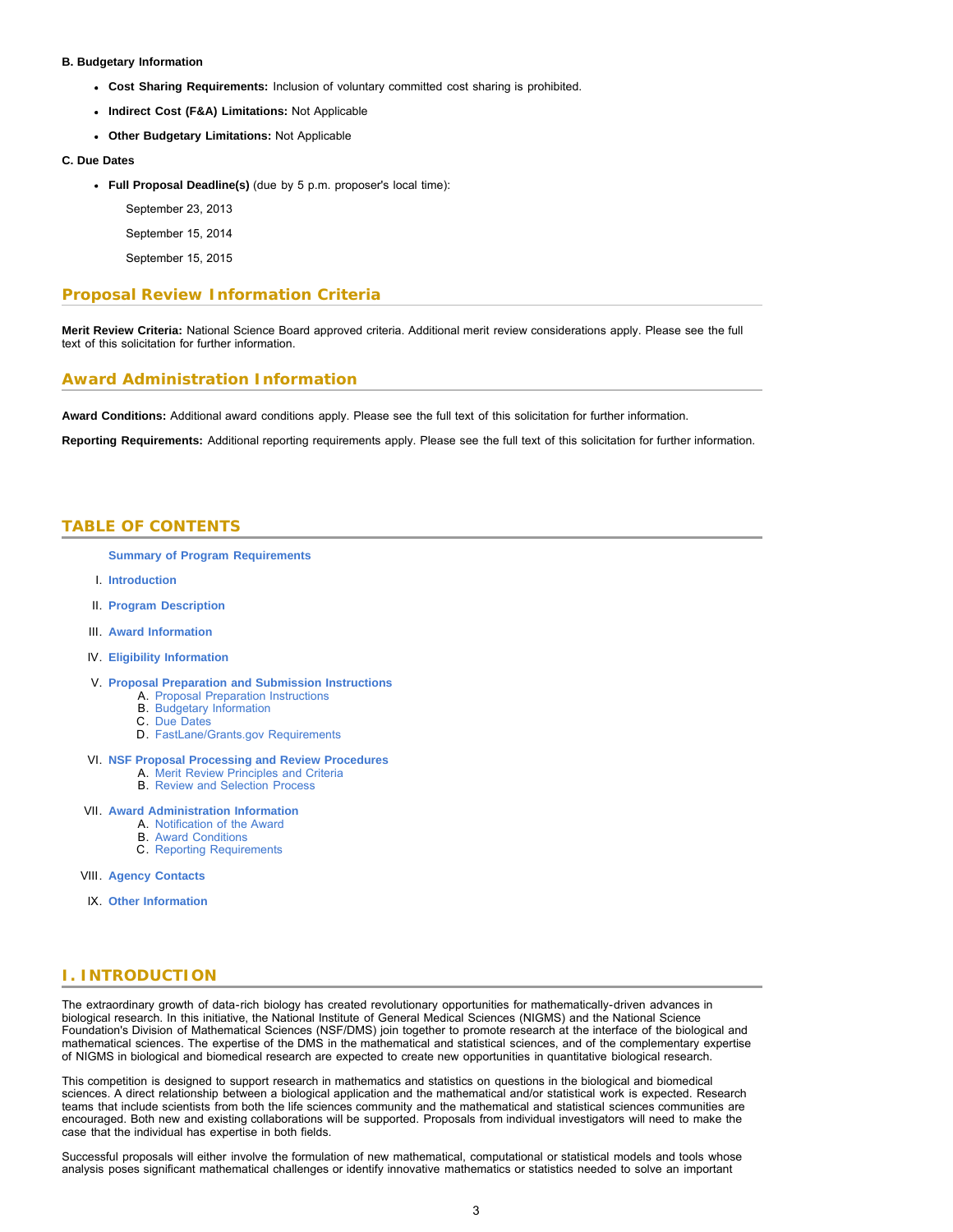biological problem. Research that would apply standard mathematical or statistical techniques to solve biological problems is not appropriate for this competition and should be submitted directly to NIH. Similarly, proposals with research in mathematics or statistics that is not tied to a specific biological problem should be submitted to the appropriate DMS program at NSF. Proposals designed to create new software tools based on existing models and methods will not be accepted in this competition.

## <span id="page-3-0"></span>**II. PROGRAM DESCRIPTION**

The Division of Mathematical Sciences (DMS) within the Directorate of Mathematical and Physical Sciences (MPS) and the National Institute of General Medical Sciences (NIGMS) anticipate supporting research in the mathematical and statistical sciences with biological applications. Appropriate application areas are those currently supported by the National Institute of General Medical Sciences (see <http://www.nigms.nih.gov/Research/>).

Proposals that are not appropriate for funding by NIGMS or NSF will be returned without review. Investigators are strongly encouraged to talk with an NIGMS or NSF contact person before submitting a proposal. Other questions should be addressed to the appropriate person in the list of contacts.

Examples of areas of research that are appropriate under this competition include the following:

- Evolutionary or ecological population dynamics;
- Differentiation and developmental processes;
- Explanatory and predictive models of cellular behavior;
- Molecular and cellular networks;
- Novel and unique approaches to the prediction of molecular structure;
- Simulations of the human systemic responses to burn, trauma and other injury;
- New approaches to understanding system-wide effects of pharmacological agents and anesthetics, and their genetic and environmental modifiers.

These areas of research are examples only. They are not meant to be inclusive. Mathematical scientists, pure, applied, and/or statistical, and others capable of developing the mathematical and statistical tools envisioned are encouraged to apply. The work that is supported under this initiative must impact biology and advance mathematics or statistics. Thus, collaborations between the mathematical scientists and appropriate biological scientists are expected. Other methods to ensure impact are also possible and should be specified in the proposal.

### <span id="page-3-1"></span>**III. AWARD INFORMATION**

It is estimated that approximately \$5 million (\$2 million from NSF, \$3 million from NIGMS) will be available for each year of this competition to fund new applications. Award sizes are expected to range from \$100,000 to \$400,000 per year (total costs) with durations of 3-5 years. Estimated program budget, number of awards and average award size/duration are subject to the availability of funds and receipt of proposals of adequate quality.

Upon conclusion of the review process, meritorious proposals may be recommended for funding by either NIGMS or NSF, at the option of the agencies, not the proposer. Subsequent grant administration procedures will be in accordance with the individual policies of the awarding agency.

### <span id="page-3-2"></span>**IV. ELIGIBILITY INFORMATION**

#### **Who May Submit Proposals:**

None Specified

#### **Who May Serve as PI:**

There are no restrictions or limits.

**Limit on Number of Proposals per Organization:**

There are no restrictions or limits.

#### **Limit on Number of Proposals per PI or Co-PI:**

There are no restrictions or limits.

### <span id="page-3-3"></span>**V. PROPOSAL PREPARATION AND SUBMISSION INSTRUCTIONS**

#### **A. Proposal Preparation Instructions**

**Full Proposal Preparation Instructions:** Proposers may opt to submit proposals in response to this Program Solicitation via Grants.gov or via the NSF FastLane system.

Full proposals submitted via FastLane: Proposals submitted in response to this program solicitation should be prepared and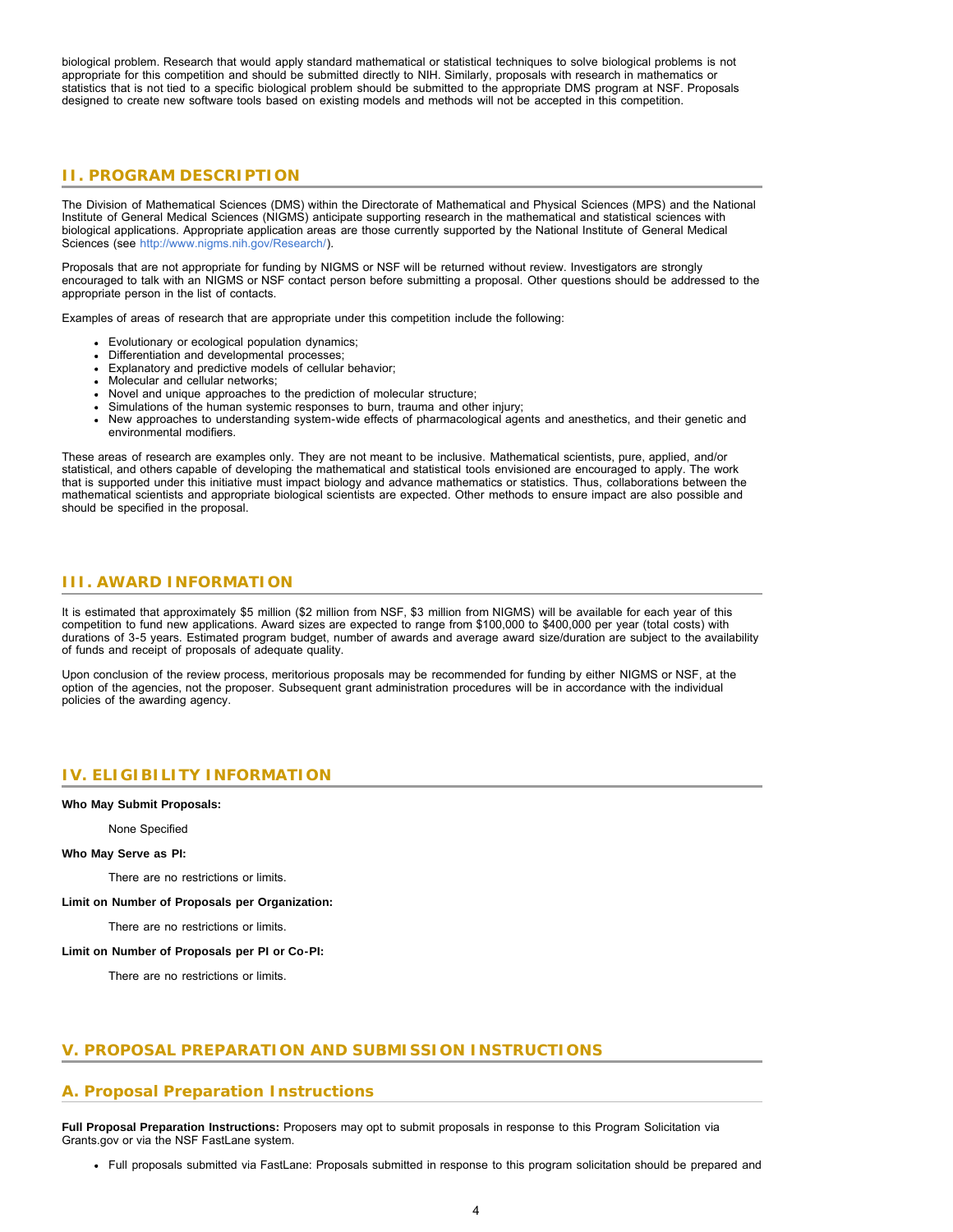<span id="page-4-1"></span>submitted in accordance with the general guidelines contained in the NSF Grant Proposal Guide (GPG). The complete text of the GPG is available electronically on the NSF website at: [http://www.nsf.gov/publications/pub\\_summ.jsp?ods\\_key=gpg.](http://www.nsf.gov/publications/pub_summ.jsp?ods_key=gpg) Paper copies of the GPG may be obtained from the NSF Publications Clearinghouse, telephone (703) 292-7827 or by email from [nsfpubs@nsf.gov.](mailto:nsfpubs@nsf.gov) Proposers are reminded to identify this program solicitation number in the program solicitation block on the NSF Cover Sheet For Proposal to the National Science Foundation. Compliance with this requirement is critical to determining the relevant proposal processing guidelines. Failure to submit this information may delay processing.

Full proposals submitted via Grants.gov: Proposals submitted in response to this program solicitation via Grants.gov should be prepared and submitted in accordance with the NSF Grants.gov Application Guide: A Guide for the Preparation and Submission of NSF Applications via Grants.gov. The complete text of the NSF Grants.gov Application Guide is available on the Grants.gov website and on the NSF website at: ([http://www.nsf.gov/publications/pub\\_summ.jsp?](http://www.nsf.gov/publications/pub_summ.jsp?ods_key=grantsgovguide) [ods\\_key=grantsgovguide\)](http://www.nsf.gov/publications/pub_summ.jsp?ods_key=grantsgovguide). To obtain copies of the Application Guide and Application Forms Package, click on the Apply tab on the Grants.gov site, then click on the Apply Step 1: Download a Grant Application Package and Application Instructions link and enter the funding opportunity number, (the program solicitation number without the NSF prefix) and press the Download Package button. Paper copies of the Grants.gov Application Guide also may be obtained from the NSF Publications Clearinghouse, telephone (703) 292-7827 or by e-mail from [nsfpubs@nsf.gov.](mailto:nsfpubs@nsf.gov)

In determining which method to utilize in the electronic preparation and submission of the proposal, please note the following:

Collaborative Proposals. All collaborative proposals submitted as separate submissions from multiple organizations must be submitted via the NSF FastLane system. Chapter II, Section D.5 of the Grant Proposal Guide provides additional information on collaborative proposals.

See Chapter II.C.2 of the [GPG](http://www.nsf.gov/publications/pub_summ.jsp?ods_key=gpg) for guidance on the required sections of a full research proposal submitted to NSF. Please note that the proposal preparation instructions provided in this program solicitation may deviate from the GPG instructions.

#### *The following instructions deviate from guidelines in the GPG and NSF Grants.gov Application Guide.*

**Project Description:** The project description should consist of two distinct parts. (1) No more than 12 pages addressing the NSF criterion of *Intellectual Merit*. Note that this NSF criterion corresponds with the NIH criteria of Significance, Investigators, Innovation, Approach, and Environment. (2) Up to 3 additional pages addressing the NSF criterion of *Broader Impacts*.

**Results from Prior NSF and/or NIH Support:** If any PI or co-PI identified on the project has received NSF or NIH funding in the past five years, information on the award(s) is required. Each PI and co-PI who has received more than one award (excluding amendments) must report on the award most closely related to the proposal. The following information must be provided:

- a. *the NSF award number, amount and period of support;*
- b. *the title of the project;*
- c. *a summary of the results of the completed work, including accomplishments related to the Broader Impact activities supported by the award and, for a research project, any contribution to the development of human resources in science and engineering;*
- d. *publications resulting from the NSF award; and*
- e. *evidence of research products and their availability, including, but not limited to: data, publications, samples, physical collections, software, and models, as described in any Data Management Plan.*

Reviewers will be asked to comment on the quality of the prior work described in this section of the proposal. Please note that the proposal may contain up to five pages to describe the results. Results may be summarized in either the 12-page section on Intellectual Merit or in the 3-page section on Broader Impacts, at the discretion of the principal investigator.

**Biographical Sketches:** Biographical Sketches are limited to **THREE PAGES** each (in contrast to the two page limit in the GPG) and are required for all senior personnel. **In addition to the information required by the GPG, each Biographical Sketch MUST INCLUDE a paragraph describing that person's role in the project.** In particular, the additional page permitted in each biographical sketch may be used to include information addressing the following NIH requirement:

*Multiple PD/PI Leadership Plan: For applications designating multiple PD/PIs, a rationale for choosing a multiple PD/PI approach should be described. This description may be incorporated into the biosketches, where the role of each investigator must be discussed. The governance and organizational structure of the leadership team and the research project should be described, including communication plans, process for making decisions on scientific direction, and procedures for resolving conflicts. The roles and administrative, technical, and scientific responsibilities for the project or program should be delineated for the PD/PIs and other collaborators. If budget allocation is planned, the distribution of resources to specific components of the project or the individual PD/PIs must be delineated in the Leadership Plan. In the event of an award, the requested allocation may be reflected in a footnote on the Notice of Grant Award (NOGA).*

**Protection of Human Subjects/Use and Care of Vertebrate Animals:** Both NSF and NIH have rules regarding the use of human subjects and/or vertebrate animals in research. Proposals that involve human subjects or use vertebrate animals **MUST INCLUDE** the information required by both agencies. See the NSF Grant Proposal Guide (Proposal Preparation, Special Guidelines) AND the NIH PHS Form 398 for additional information. Information on the use of human subjects and/or vertebrate animals is considered in the review of the proposals and should be submitted separately as a **Supplementary Document**.

### <span id="page-4-0"></span>**B. Budgetary Information**

**Cost Sharing:** Inclusion of voluntary committed cost sharing is prohibited.

#### **C. Due Dates**

- **Full Proposal Deadline(s)** (due by 5 p.m. proposer's local time):
	- September 23, 2013
	- September 15, 2014
	- September 15, 2015

### <span id="page-4-2"></span>**D. FastLane/Grants.gov Requirements**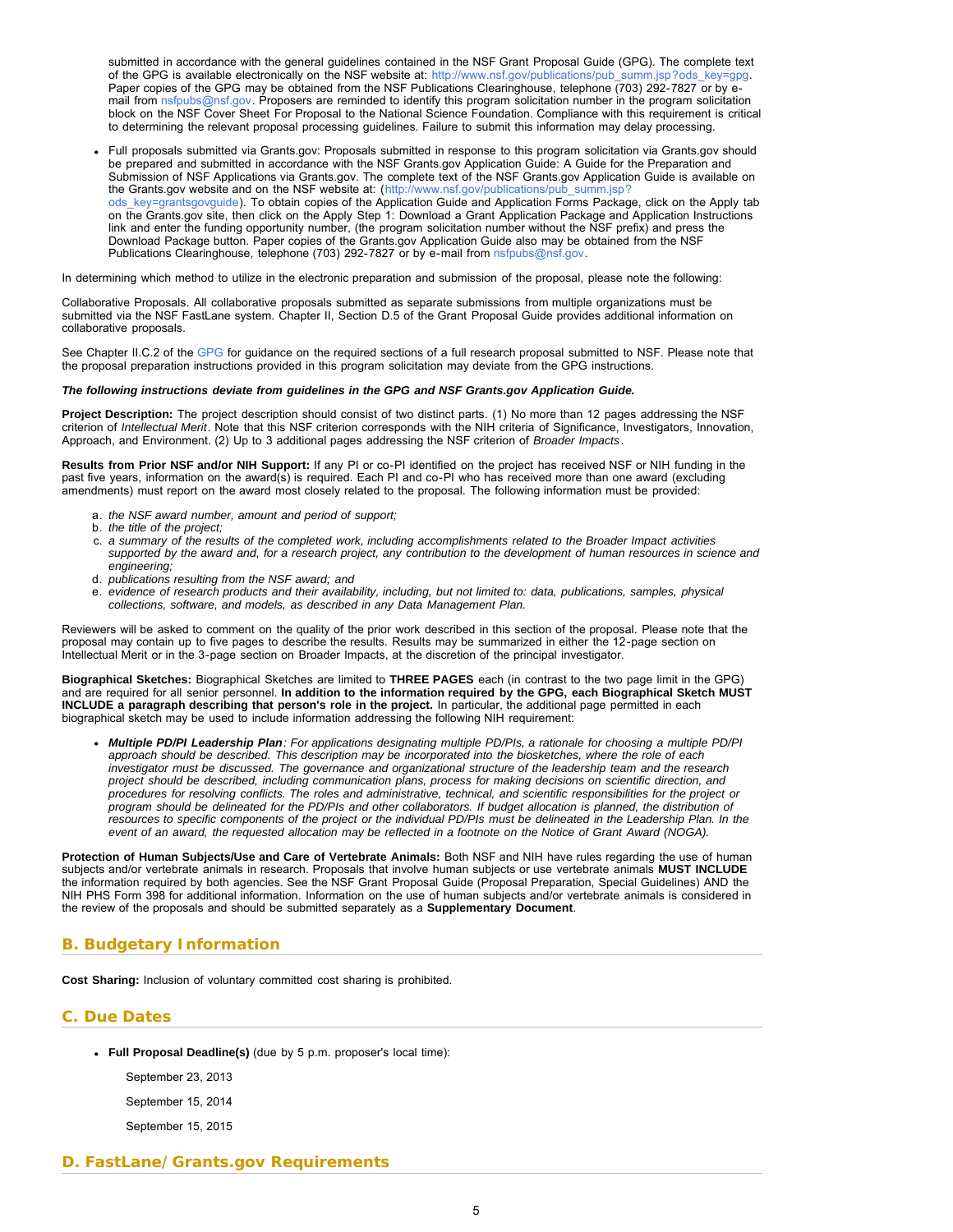#### **For Proposals Submitted Via FastLane:**

To prepare and submit a proposal via FastLane, see detailed technical instructions available at: [https://www.fastlane.nsf.gov/a1/newstan.htm.](https://www.fastlane.nsf.gov/a1/newstan.htm) For FastLane user support, call the FastLane Help Desk at 1-800- 673-6188 or e-mail [fastlane@nsf.gov.](mailto:fastlane@nsf.gov) The FastLane Help Desk answers general technical questions related to the use of the FastLane system. Specific questions related to this program solicitation should be referred to the NSF program staff contact(s) listed in Section VIII of this funding opportunity.

#### **For Proposals Submitted Via Grants.gov:**

Before using Grants.gov for the first time, each organization must register to create an institutional profile. Once registered, the applicant's organization can then apply for any federal grant on the Grants.gov website. Comprehensive information about using Grants.gov is available on the Grants.gov Applicant Resources webpage: [http://www.grants.gov/web/grants/applicants.html.](http://www.grants.gov/web/grants/applicants.html) In addition, the NSF Grants.gov Application Guide (see link in Section V.A) provides instructions regarding the technical preparation of proposals via Grants.gov. For Grants.gov user support, contact the Grants.gov Contact Center at 1-800-518-4726 or by email: [support@grants.gov](mailto:support@grants.gov). The Grants.gov Contact Center answers general technical questions related to the use of Grants.gov. Specific questions related to this program solicitation should be referred to the NSF program staff contact(s) listed in Section VIII of this solicitation.

*Submitting the Proposal:* Once all documents have been completed, the Authorized Organizational Representative (AOR) must submit the application to Grants.gov and verify the desired funding opportunity and agency to which the application is submitted. The AOR must then sign and submit the application to Grants.gov. The completed application will be transferred to the NSF FastLane system for further processing.

Proposers that submitted via FastLane are strongly encouraged to use FastLane to verify the status of their submission to NSF. For proposers that submitted via Grants.gov, until an application has been received and validated by NSF, the Authorized Organizational Representative may check the status of an application on Grants.gov. After proposers have received an e-mail notification from NSF, Research.gov should be used to check the status of an application.

### <span id="page-5-0"></span>**VI. NSF PROPOSAL PROCESSING AND REVIEW PROCEDURES**

Proposals received by NSF are assigned to the appropriate NSF program for acknowledgement and, if they meet NSF requirements, for review. All proposals are carefully reviewed by a scientist, engineer, or educator serving as an NSF Program Officer, and usually by three to ten other persons outside NSF either as *ad hoc* reviewers, panelists, or both, who are experts in the particular fields represented by the proposal. These reviewers are selected by Program Officers charged with oversight of the review process. Proposers are invited to suggest names of persons they believe are especially well qualified to review the proposal and/or persons they would prefer not review the proposal. These suggestions may serve as one source in the reviewer selection process at the Program Officer's discretion. Submission of such names, however, is optional. Care is taken to ensure that reviewers have no conflicts of interest with the proposal. In addition, Program Officers may obtain comments from site visits before recommending final action on proposals. Senior NSF staff further review recommendations for awards. A flowchart that depicts the entire NSF proposal and award process (and associated timeline) is included in the GPG as [Exhibit III-1](http://www.nsf.gov/pubs/policydocs/pappguide/nsf15001/gpg_3ex1.pdf).

A comprehensive description of the Foundation's merit review process is available on the NSF website at: [http://nsf.gov/bfa/dias/policy/merit\\_review/.](http://nsf.gov/bfa/dias/policy/merit_review/)

Proposers should also be aware of core strategies that are essential to the fulfillment of NSF's mission, as articulated in *[Investing in](http://www.nsf.gov/pubs/2014/nsf14043/nsf14043.pdf) [Science, Engineering, and Education for the Nation's Future: NSF Strategic Plan for 2014-2018](http://www.nsf.gov/pubs/2014/nsf14043/nsf14043.pdf)*. These strategies are integrated in the program planning and implementation process, of which proposal review is one part. NSF's mission is particularly wellimplemented through the integration of research and education and broadening participation in NSF programs, projects, and activities.

One of the strategic objectives in support of NSF's mission is to foster integration of research and education through the programs, projects, and activities it supports at academic and research institutions. These institutions must recruit, train, and prepare a diverse STEM workforce to advance the frontiers of science and participate in the U.S. technology-based economy. NSF's contribution to the national innovation ecosystem is to provide cutting-edge research under the guidance of the Nation's most creative scientists and engineers. NSF also supports development of a strong science, technology, engineering, and mathematics (STEM) workforce by investing in building the knowledge that informs improvements in STEM teaching and learning.

NSF's mission calls for the broadening of opportunities and expanding participation of groups, institutions, and geographic regions that are underrepresented in STEM disciplines, which is essential to the health and vitality of science and engineering. NSF is committed to this principle of diversity and deems it central to the programs, projects, and activities it considers and supports.

### <span id="page-5-1"></span>**A. Merit Review Principles and Criteria**

The National Science Foundation strives to invest in a robust and diverse portfolio of projects that creates new knowledge and enables breakthroughs in understanding across all areas of science and engineering research and education. To identify which projects to support, NSF relies on a merit review process that incorporates consideration of both the technical aspects of a proposed project and its potential to contribute more broadly to advancing NSF's mission "to promote the progress of science; to advance the national health, prosperity, and welfare; to secure the national defense; and for other purposes." NSF makes every effort to conduct a fair, competitive, transparent merit review process for the selection of projects.

#### 1. Merit Review Principles

These principles are to be given due diligence by PIs and organizations when preparing proposals and managing projects, by reviewers when reading and evaluating proposals, and by NSF program staff when determining whether or not to recommend proposals for funding and while overseeing awards. Given that NSF is the primary federal agency charged with nurturing and supporting excellence in basic research and education, the following three principles apply:

All NSF projects should be of the highest quality and have the potential to advance, if not transform, the frontiers of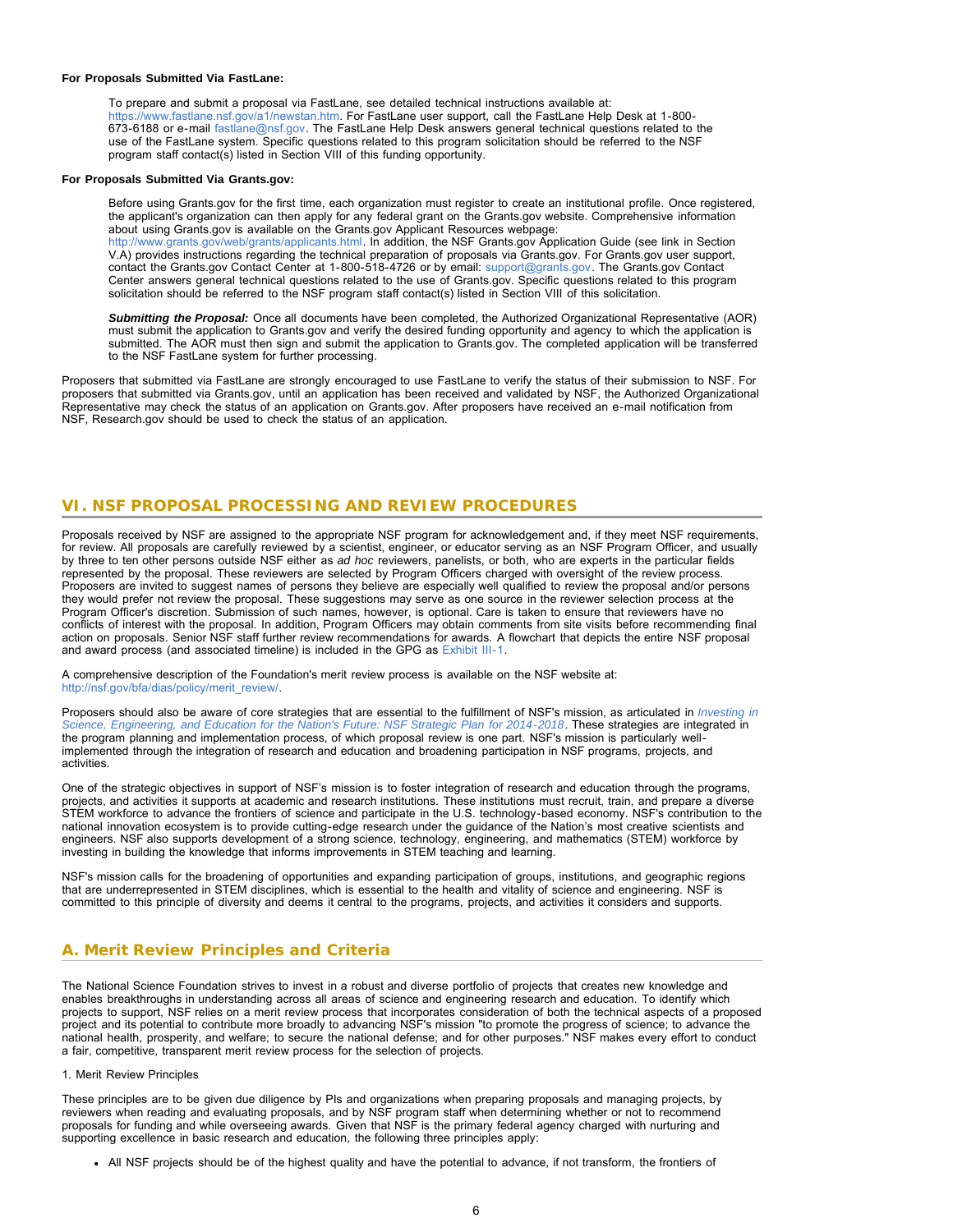knowledge.

- NSF projects, in the aggregate, should contribute more broadly to achieving societal goals. These "Broader Impacts" may be accomplished through the research itself, through activities that are directly related to specific research projects, or through activities that are supported by, but are complementary to, the project. The project activities may be based on previously established and/or innovative methods and approaches, but in either case must be well justified.
- Meaningful assessment and evaluation of NSF funded projects should be based on appropriate metrics, keeping in mind the likely correlation between the effect of broader impacts and the resources provided to implement projects. If the size of the activity is limited, evaluation of that activity in isolation is not likely to be meaningful. Thus, assessing the effectiveness of these activities may best be done at a higher, more aggregated, level than the individual project.

With respect to the third principle, even if assessment of Broader Impacts outcomes for particular projects is done at an aggregated level, PIs are expected to be accountable for carrying out the activities described in the funded project. Thus, individual projects should include clearly stated goals, specific descriptions of the activities that the PI intends to do, and a plan in place to document the outputs of those activities.

These three merit review principles provide the basis for the merit review criteria, as well as a context within which the users of the criteria can better understand their intent.

#### 2. Merit Review Criteria

All NSF proposals are evaluated through use of the two National Science Board approved merit review criteria. In some instances, however, NSF will employ additional criteria as required to highlight the specific objectives of certain programs and activities.

The two merit review criteria are listed below. **Both** criteria are to be given **full consideration** during the review and decisionmaking processes; each criterion is necessary but neither, by itself, is sufficient. Therefore, proposers must fully address both criteria. ([GPG Chapter II.C.2.d.i.](http://www.nsf.gov/pubs/policydocs/pappguide/nsf15001/gpg_2.jsp#IIC2di) contains additional information for use by proposers in development of the Project Description section of the proposal.) Reviewers are strongly encouraged to review the criteria, including [GPG Chapter II.C.2.d.i.,](http://www.nsf.gov/pubs/policydocs/pappguide/nsf15001/gpg_2.jsp#IIC2di) prior to the review of a proposal.

When evaluating NSF proposals, reviewers will be asked to consider what the proposers want to do, why they want to do it, how they plan to do it, how they will know if they succeed, and what benefits could accrue if the project is successful. These issues apply both to the technical aspects of the proposal and the way in which the project may make broader contributions. To that end, reviewers will be asked to evaluate all proposals against two criteria:

- **Intellectual Merit:** The Intellectual Merit criterion encompasses the potential to advance knowledge; and
- **Broader Impacts:** The Broader Impacts criterion encompasses the potential to benefit society and contribute to the achievement of specific, desired societal outcomes.

The following elements should be considered in the review for both criteria:

- 1. What is the potential for the proposed activity to
	- a. Advance knowledge and understanding within its own field or across different fields (Intellectual Merit); and b. Benefit society or advance desired societal outcomes (Broader Impacts)?
- 2. To what extent do the proposed activities suggest and explore creative, original, or potentially transformative concepts?
- 3. Is the plan for carrying out the proposed activities well-reasoned, well-organized, and based on a sound rationale? Does the plan incorporate a mechanism to assess success?
- 4. How well qualified is the individual, team, or organization to conduct the proposed activities?
- 5. Are there adequate resources available to the PI (either at the home organization or through collaborations) to carry out the proposed activities?

Broader impacts may be accomplished through the research itself, through the activities that are directly related to specific research projects, or through activities that are supported by, but are complementary to, the project. NSF values the advancement of scientific knowledge and activities that contribute to achievement of societally relevant outcomes. Such outcomes include, but are not limited to: full participation of women, persons with disabilities, and underrepresented minorities in science, technology, engineering, and mathematics (STEM); improved STEM education and educator development at any level; increased public scientific literacy and public engagement with science and technology; improved well-being of individuals in society; development of a diverse, globally competitive STEM workforce; increased partnerships between academia, industry, and others; improved national security; increased economic competitiveness of the United States; and enhanced infrastructure for research and education.

Proposers are reminded that reviewers will also be asked to review the Data Management Plan and the Postdoctoral Researcher Mentoring Plan, as appropriate.

#### **Additional Solicitation Specific Review Criteria**

Both NIH and NSF review criteria will be used in evaluating proposals. See the next section on the Review and Selection Process for further details related to current NIH review criteria.

### <span id="page-6-0"></span>**B. Review and Selection Process**

Proposals submitted in response to this program solicitation will be reviewed by Ad hoc Review and/or Panel Review, or Internal NSF Review.

The review will be conducted jointly by NSF and NIH. Program staff from NIGMS are given access to every proposal submitted to the Joint DMS/NIGMS Initiative, as well as to all review information. Awards may be made by either NSF or NIH, at the option of the agencies, not the grantee.

Proposals submitted to this competition will be evaluated based on their value in advancing mathematical or statistical theory or methodology, as well as their impact on important biological problems. Both NIH and NSF review criteria will be used. When responding to the NIH review criteria, reviewers will provide an overall NIH impact score between 1 and 9 to reflect their assessment of the likelihood for the project to exert a sustained, powerful influence on the research field(s) involved, in consideration of the following five scored review criteria, and additional review criteria. An application does not need to be strong in all categories to be judged likely to have major scientific impact. The five core review criteria for NIH are:

**Significance:** Does the project address an important problem or a critical barrier to progress in the field? If the aims of the project are achieved, how will scientific knowledge, technical capability, and/or clinical practice be improved? How will successful completion of the aims change the concepts, methods, technologies, treatments, services, or preventative interventions that drive this field?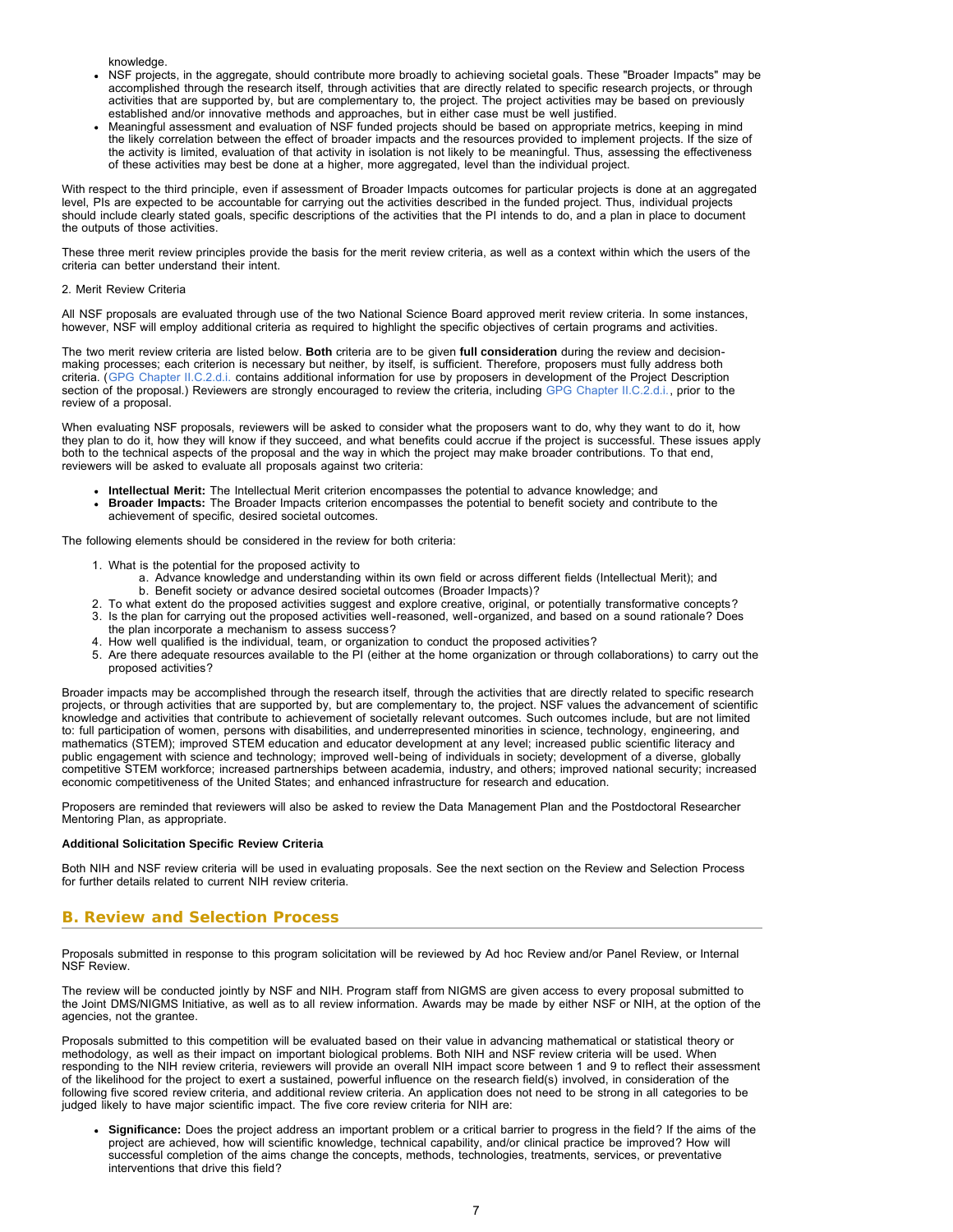- **Investigator(s):** Are the PD/PIs, collaborators, and other researchers well suited to the project? If Early Stage Investigators or New Investigators, or in the early stages of independent careers, do they have appropriate experience and training? If established, have they demonstrated an ongoing record of accomplishments that have advanced their field(s)? If the project is collaborative or multi-PD/PI, do the investigators have complementary and integrated expertise; are their leadership approach, governance and organizational structure appropriate for the project?
- **Innovation:** Does the application challenge and seek to shift current research or clinical practice paradigms by utilizing novel theoretical concepts, approaches or methodologies, instrumentation, or interventions? Are the concepts, approaches or methodologies, instrumentation, or interventions novel to one field of research or novel in a broad sense? Is a refinement, improvement, or new application of theoretical concepts, approaches or methodologies, instrumentation, or interventions proposed?
- **Approach:** Are the overall strategy, methodology, and analyses well-reasoned and appropriate to accomplish the specific aims of the project? Are potential problems, alternative strategies, and benchmarks for success presented? If the project is in the early stages of development, will the strategy establish feasibility and will particularly risky aspects be managed?
- **Environment:** Will the scientific environment in which the work will be done contribute to the probability of success? Are the institutional support, equipment and other physical resources available to the investigators adequate for the project proposed? Will the project benefit from unique features of the scientific environment, subject populations, or collaborative arrangements?

In addition to the above review criteria, the following criteria will be addressed and considered in the determination of scientific merit and the rating:

- **Protections for Human Subjects:** For research that involves human subjects, the reviewers will evaluate the justification for involvement of human subjects and the proposed protections from research risk relating to their participation according to the following five review criteria: 1) risk to subjects, 2) adequacy of protection against risks, 3) potential benefits to the subjects and others, 4) importance of the knowledge to be gained, and 5) data and safety monitoring for clinical trials. For research that involves human subjects and meets the criteria for one or more of the six categories of research that are exempt under 45 CFR Part 46, the reviewers will evaluate: 1) the justification for the exemption, 2) human subjects involvement and characteristics, and 3) sources of materials.
- **Inclusion of Women, Minorities, and Children:** When the proposed project involves clinical research, the reviewers will evaluate the proposed plans for inclusion of minorities and members of both genders, as well as the inclusion of children. Public Law requires that women and minorities must be included in all NIH-supported clinical research projects involving human subjects unless a clear and compelling rationale establishes that inclusion is inappropriate with respect to the health of the subjects or the purpose of the research. NIH requires that children (individuals under the age of 21) of all ages be involved in all human subjects research supported by the NIH unless there are scientific or ethical reasons for excluding them.
- **Vertebrate Animals:** The committee will evaluate the involvement of live vertebrate animals as part of the scientific assessment according to the following five points: 1) proposed use of the animals, and species, strains, ages, sex, and numbers to be used; 2) justifications for the use of animals and for the appropriateness of the species and numbers proposed; 3) adequacy of veterinary care; 4) procedures for limiting discomfort, distress, pain and injury to that which is unavoidable in the conduct of scientifically sound research including the use of analgesic, anesthetic, and tranquilizing drugs and/or comfortable restraining devices; and 5) methods of euthanasia and reason for selection.
- **Biohazards:** If materials or procedures are proposed that are potentially hazardous to research personnel and/or the environment, the adequacy of the proposed protection will be assessed.

As applicable for the project proposed, reviewers will address each of the following review considerations, but will not give NIH scores for these items and should not consider them in providing an overall NIH impact score.

**Budget and Period Support:** Reviewers will consider whether the budget and the requested period of support are fully justified and reasonable in relation to the proposed research. For more details, please see Budget Information. **Additional Comments to the Applicant:** Reviewers may provide guidance to the applicant or recommend against resubmission without fundamental revision.

Reviewers will be asked to evaluate proposals using two National Science Board approved merit review criteria and, if applicable, additional program specific criteria. A summary rating and accompanying narrative will be completed and submitted by each reviewer. The Program Officer assigned to manage the proposal's review will consider the advice of reviewers and will formulate a recommendation.

After scientific, technical and programmatic review and consideration of appropriate factors, the NSF Program Officer recommends to the cognizant Division Director whether the proposal should be declined or recommended for award. NSF strives to be able to tell applicants whether their proposals have been declined or recommended for funding within six months. Large or particularly complex proposals or proposals from new awardees may require additional review and processing time. The time interval begins on the deadline or target date, or receipt date, whichever is later. The interval ends when the Division Director acts upon the Program Officer's recommendation.

After programmatic approval has been obtained, the proposals recommended for funding will be forwarded to the Division of Grants and Agreements for review of business, financial, and policy implications. After an administrative review has occurred, Grants and Agreements Officers perform the processing and issuance of a grant or other agreement. Proposers are cautioned that only a Grants and Agreements Officer may make commitments, obligations or awards on behalf of NSF or authorize the expenditure of funds. No commitment on the part of NSF should be inferred from technical or budgetary discussions with a NSF Program Officer. A Principal Investigator or organization that makes financial or personnel commitments in the absence of a grant or cooperative agreement signed by the NSF Grants and Agreements Officer does so at their own risk.

Once an award or declination decision has been made, Principal Investigators are provided feedback about their proposals. In all cases, reviews are treated as confidential documents. Verbatim copies of reviews, excluding the names of the reviewers or any reviewer-identifying information, are sent to the Principal Investigator/Project Director by the Program Officer. In addition, the proposer will receive an explanation of the decision to award or decline funding.

# <span id="page-7-0"></span>**VII. AWARD ADMINISTRATION INFORMATION**

# <span id="page-7-1"></span>**A. Notification of the Award**

Notification of the award is made to *the submitting organization* by a Grants Officer in the Division of Grants and Agreements.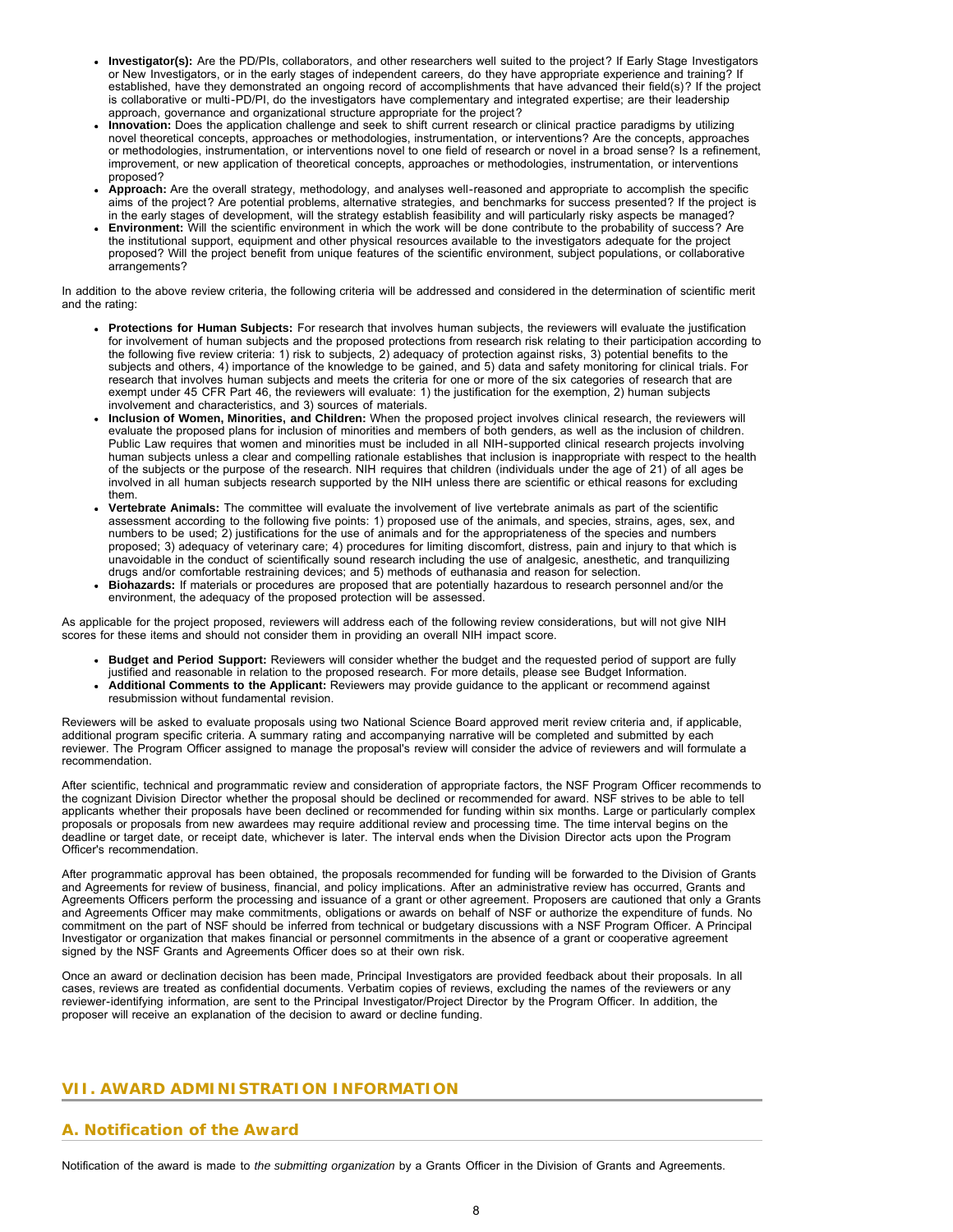Organizations whose proposals are declined will be advised as promptly as possible by the cognizant NSF Program administering the program. Verbatim copies of reviews, not including the identity of the reviewer, will be provided automatically to the Principal Investigator. (See Section VI.B. for additional information on the review process).

# <span id="page-8-0"></span>**B. Award Conditions**

An NSF award consists of: (1) the award notice, which includes any special provisions applicable to the award and any numbered amendments thereto; (2) the budget, which indicates the amounts, by categories of expense, on which NSF has based its support (or otherwise communicates any specific approvals or disapprovals of proposed expenditures); (3) the proposal referenced in the award notice; (4) the applicable award conditions, such as Grant General Conditions (GC-1)\*; or Research Terms and Conditions\* and (5) any announcement or other NSF issuance that may be incorporated by reference in the award notice. Cooperative agreements also are administered in accordance with NSF Cooperative Agreement Financial and Administrative Terms and Conditions (CA-FATC) and the applicable Programmatic Terms and Conditions. NSF awards are electronically signed by an NSF Grants and Agreements Officer and transmitted electronically to the organization via e-mail.

\*These documents may be accessed electronically on NSF's Website at [http://www.nsf.gov/awards/managing/award\\_conditions.jsp?](http://www.nsf.gov/awards/managing/award_conditions.jsp?org=NSF) [org=NSF.](http://www.nsf.gov/awards/managing/award_conditions.jsp?org=NSF) Paper copies may be obtained from the NSF Publications Clearinghouse, telephone (703) 292-7827 or by e-mail from [nsfpubs@nsf.gov.](mailto:nsfpubs@nsf.gov)

More comprehensive information on NSF Award Conditions and other important information on the administration of NSF awards is contained in the NSF *Award & Administration Guide* (AAG) Chapter II, available electronically on the NSF Website at [http://www.nsf.gov/publications/pub\\_summ.jsp?ods\\_key=aag.](http://www.nsf.gov/publications/pub_summ.jsp?ods_key=aag)

**Special Award Conditions:** Grants made by NSF will be subject to NSF's award conditions. Grants made by NIH will be subject to NIH's award conditions (see [http://grants.nih.gov/grants/policy/awardconditions.htm\)](http://grants.nih.gov/grants/policy/awardconditions.htm).

# <span id="page-8-1"></span>**C. Reporting Requirements**

For all multi-year grants (including both standard and continuing grants), the Principal Investigator must submit an annual project report to the cognizant Program Officer at least 90 days prior to the end of the current budget period. (Some programs or awards require submission of more frequent project reports). Within 90 days following expiration of a grant, the PI also is required to submit a final project report, and a project outcomes report for the general public.

Failure to provide the required annual or final project reports, or the project outcomes report, will delay NSF review and processing of any future funding increments as well as any pending proposals for all identified PIs and co-PIs on a given award. PIs should examine the formats of the required reports in advance to assure availability of required data.

PIs are required to use NSF's electronic project-reporting system, available through Research.gov, for preparation and submission of annual and final project reports. Such reports provide information on accomplishments, project participants (individual and organizational), publications, and other specific products and impacts of the project. Submission of the report via Research.gov constitutes certification by the PI that the contents of the report are accurate and complete. The project outcomes report also must be prepared and submitted using Research.gov. This report serves as a brief summary, prepared specifically for the public, of the nature and outcomes of the project. This report will be posted on the NSF website exactly as it is submitted by the PI.

More comprehensive information on NSF Reporting Requirements and other important information on the administration of NSF awards is contained in the NSF *Award & Administration Guide* (AAG) Chapter II, available electronically on the NSF Website at [http://www.nsf.gov/publications/pub\\_summ.jsp?ods\\_key=aag.](http://www.nsf.gov/publications/pub_summ.jsp?ods_key=aag)

Grants made by NSF will be subject to NSF's reporting requirements. Grants made by NIH will be subject to NIH's reporting requirements.

# <span id="page-8-2"></span>**VIII. AGENCY CONTACTS**

*Please note that the program contact information is current at the time of publishing. See program website for any updates to the points of contact.*

General inquiries regarding this program should be made to:

- Mary Ann Horn, Program Director, NSF/DMS, 1025, telephone: (703) 292-4879, email: [mhorn@nsf.gov](mailto:mhorn@nsf.gov)
- Nandini Kannan, Program Director, NSF/DMS, 1025, telephone: (703) 292-8104, email: [nakannan@nsf.gov](mailto:nakannan@nsf.gov)
- Rosemary Renaut, Program Director, NSF/DMS, 1025, telephone: (703) 292-2112, email: [rrenaut@nsf.gov](mailto:rrenaut@nsf.gov)
- Paul Brazhnik, Program Director, NIH/NIGMS, telephone: (301) 451-6446, email: [brazhnikp@nigms.nih.gov](mailto:brazhnikp@nigms.nih.gov)
- Janna Wehrle, Program Director, NIH/NIGMS, telephone: (301) 594-0828, email: [wehrlej@nigms.nih.gov](mailto:wehrlej@nigms.nih.gov)

For questions related to the use of FastLane, contact:

FastLane Help Desk, telephone: 1-800-673-6188; e-mail: [fastlane@nsf.gov.](mailto:fastlane@nsf.gov)

For questions relating to Grants.gov contact:

Grants.gov Contact Center: If the Authorized Organizational Representatives (AOR) has not received a confirmation message from Grants.gov within 48 hours of submission of application, please contact via telephone: 1-800-518-4726; email: [support@grants.gov.](mailto:support@grants.gov)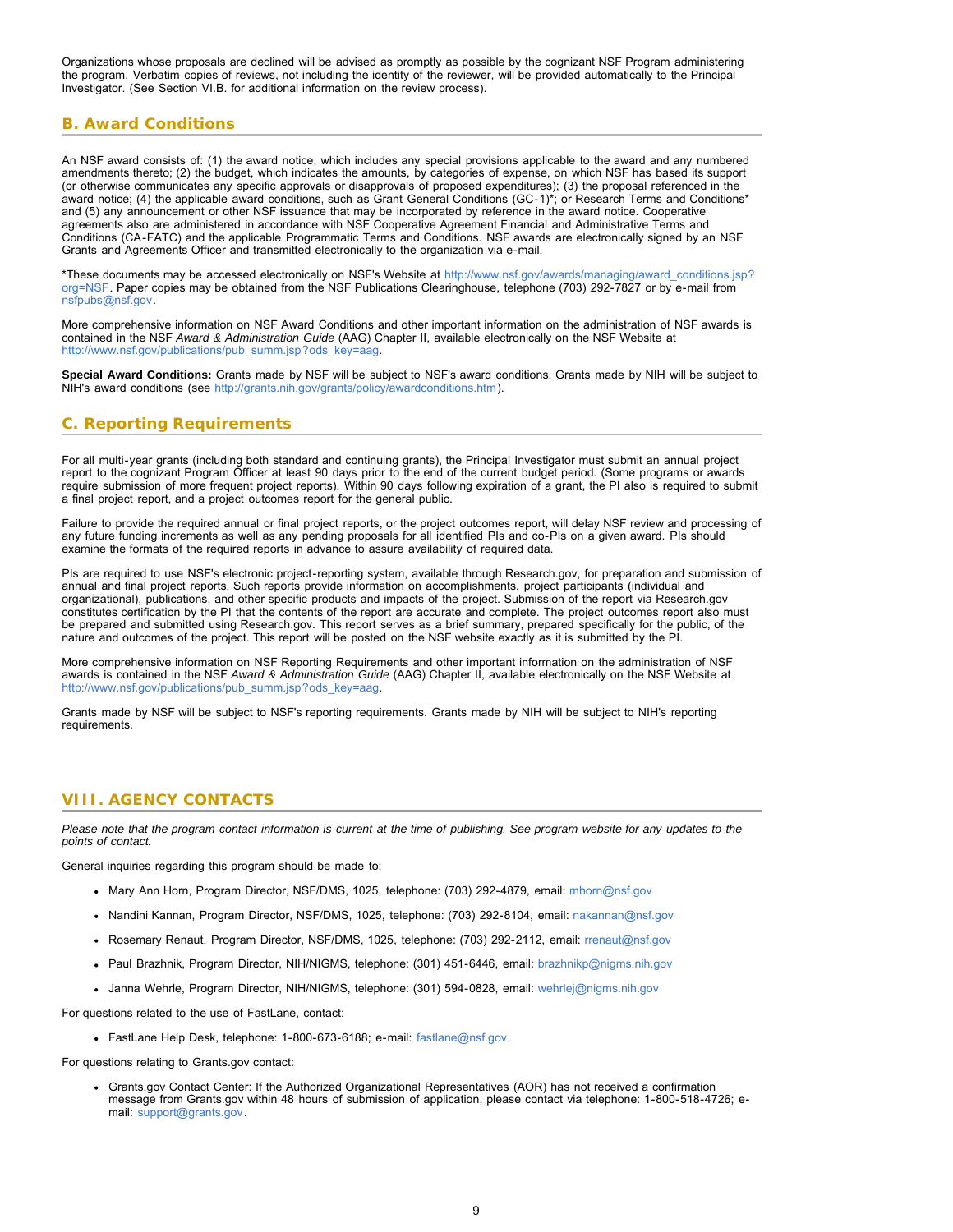### <span id="page-9-0"></span>**IX. OTHER INFORMATION**

The NSF website provides the most comprehensive source of information on NSF Directorates (including contact information), programs and funding opportunities. Use of this website by potential proposers is strongly encouraged. In addition, "NSF Update" is an information-delivery system designed to keep potential proposers and other interested parties apprised of new NSF funding opportunities and publications, important changes in proposal and award policies and procedures, and upcoming NSF [Grants](http://www.nsf.gov/bfa/dias/policy/outreach.jsp) [Conferences.](http://www.nsf.gov/bfa/dias/policy/outreach.jsp) Subscribers are informed through e-mail or the user's Web browser each time new publications are issued that match their identified interests. "NSF Update" also is available on [NSF's website.](http://www.nsf.gov/cgi-bin/goodbye?https://public.govdelivery.com/accounts/USNSF/subscriber/new?topic_id=USNSF_179)

Grants.gov provides an additional electronic capability to search for Federal government-wide grant opportunities. NSF funding opportunities may be accessed via this mechanism. Further information on Grants.gov may be obtained at [http://www.grants.gov.](http://www.grants.gov/)

About the National Institute of General Medical Sciences

The mission of the National Institute of General Medical Sciences (NIGMS) is to support research that increases understanding of life processes and lays the foundation for advances in disease diagnosis, treatment, and prevention. NIGMS-funded researchers seek to answer important scientific questions in fields such as cell biology, biophysics, genetics, developmental biology, pharmacology, physiology, biological chemistry, bioinformatics, computational biology, selected aspects of the behavioral sciences, and specific cross-cutting clinical areas that affect multiple organ systems. NIGMS also provides leadership in training the next generation of scientists and increasing the diversity of the scientific workforce to assure the vitality and continued productivity of the research enterprise.

For more information, go to the NIGMS website at [http://www.nigms.nih.gov/.](http://www.nigms.nih.gov/)

### **ABOUT THE NATIONAL SCIENCE FOUNDATION**

The National Science Foundation (NSF) is an independent Federal agency created by the National Science Foundation Act of 1950, as amended (42 USC 1861-75). The Act states the purpose of the NSF is "to promote the progress of science; [and] to advance the national health, prosperity, and welfare by supporting research and education in all fields of science and engineering."

NSF funds research and education in most fields of science and engineering. It does this through grants and cooperative agreements to more than 2,000 colleges, universities, K-12 school systems, businesses, informal science organizations and other research organizations throughout the US. The Foundation accounts for about one-fourth of Federal support to academic institutions for basic research.

NSF receives approximately 55,000 proposals each year for research, education and training projects, of which approximately 11,000 are funded. In addition, the Foundation receives several thousand applications for graduate and postdoctoral fellowships. The agency operates no laboratories itself but does support National Research Centers, user facilities, certain oceanographic vessels and Arctic and Antarctic research stations. The Foundation also supports cooperative research between universities and industry, US participation in international scientific and engineering efforts, and educational activities at every academic level.

*Facilitation Awards for Scientists and Engineers with Disabilities* provide funding for special assistance or equipment to enable persons with disabilities to work on NSF-supported projects. See Grant Proposal Guide Chapter II, Section D.2 for instructions regarding preparation of these types of proposals.

The National Science Foundation has Telephonic Device for the Deaf (TDD) and Federal Information Relay Service (FIRS) capabilities that enable individuals with hearing impairments to communicate with the Foundation about NSF programs, employment or general information. TDD may be accessed at (703) 292-5090 and (800) 281-8749, FIRS at (800) 877-8339.

The National Science Foundation Information Center may be reached at (703) 292-5111.

The National Science Foundation promotes and advances scientific progress in the United States by competitively awarding grants and cooperative agreements for research and education in the sciences, mathematics, and engineering.

To get the latest information about program deadlines, to download copies of NSF publications, and to access abstracts of awards, visit the NSF Website at [http://www.nsf.gov](http://www.nsf.gov/)

| • Location:                                            | 4201 Wilson Blvd. Arlington, VA 22230 |  |  |  |  |
|--------------------------------------------------------|---------------------------------------|--|--|--|--|
| • For General Information<br>(NSF Information Center): | (703) 292-5111                        |  |  |  |  |
| • TDD (for the hearing-impaired):                      | (703) 292-5090                        |  |  |  |  |
| • To Order Publications or Forms:                      |                                       |  |  |  |  |
| Send an e-mail to:                                     | nsfpubs@nsf.gov                       |  |  |  |  |
| or telephone:                                          | (703) 292-7827                        |  |  |  |  |
| • To Locate NSF Employees:                             | (703) 292-5111                        |  |  |  |  |
|                                                        |                                       |  |  |  |  |